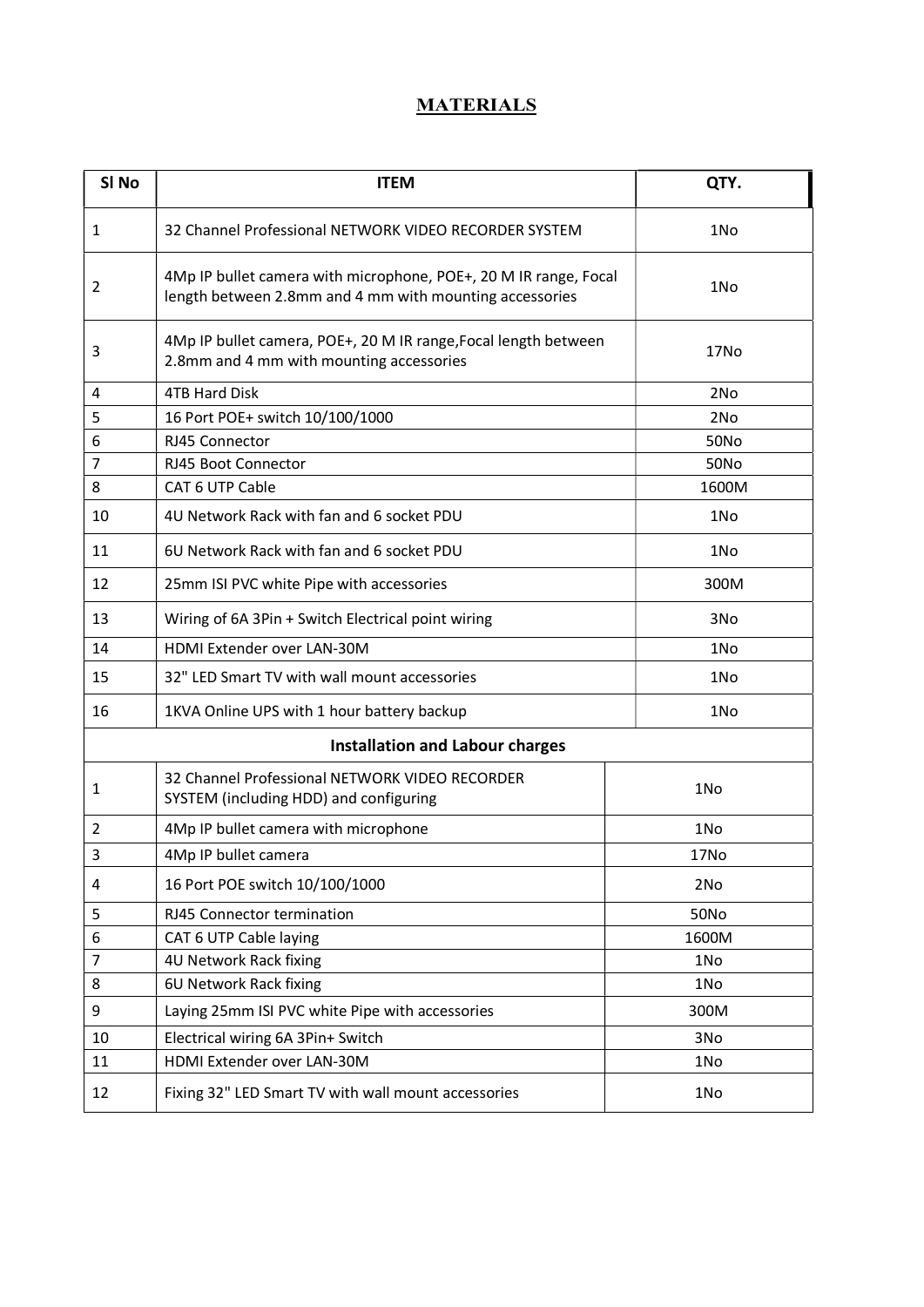## Scope of the Work

The present work is to provide networking and install an independent CCTV surveillance system in University College of Engineering,Kariavattom in the University of Kerala Kariavattom Campus. The supplier has to be supply, install and commissioning the item and train the staff to operate and maintain it. The entire quote shall form an integrated system. The existing facility in the existing CCF building shall be utilized. If any additional components are needed for the satisfactory completion of the work, the supplier shall add the item in the above list.

## Terms and conditions

- 1. This Bid is single cover bid, Both Technical Bid and Financial Bid shall be submitted in same covers.
- 2. The bidder shall quote rate for each items in the BoQ. Incomplete BoQ is liable to be rejected.
- 3. The Bidder shall quote price in clear terms and the specification of products. The rates quoted must be inclusive of all taxes, cost of supply at site, warranty and installation charges etc...
- 4. The price should be quoted only in Indian rupees. The bid shall be typed and signed by the bidder.
- 5. All the documents mentioned above shall be submitted without fail.
- 6. The bidder shall visit the location before submitting the bid. Any claim after submitting the bid will not be allowed.
- 7. *Validity*: The Bid will be valid for 30 days from its date of opening. Further extension can be done by mutual consent.
- 8. Delivery :- The item should be delivered at University College of Engineering,Kariavattom, University of Kerala, Kariavattom Campus.
- 9. Installation And Commissioning: The items shall be installed and commissioned at the University College of Engineering,Kariavattom, University of Kerala, Kariavattom Campus.
- 10. Period of Completion:- The work shall be completed within a period 15 days from date receipt of the work order.